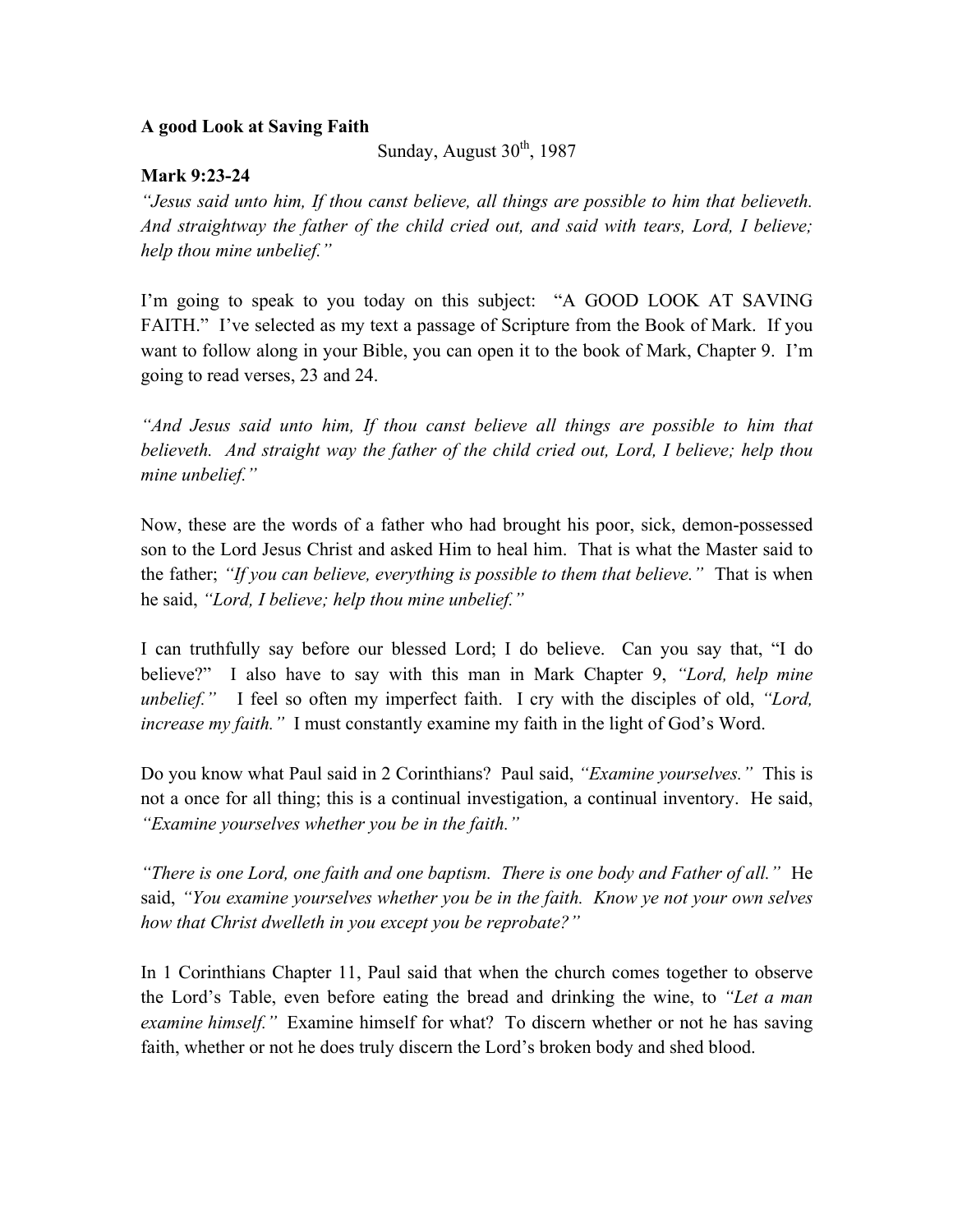I will tell you this, death is just too certain. *"It is appointed unto men once to die* (and judgment is too sure) *and after that the judgment."* Eternity is just too long to be presumptuous about this matter of saving faith.

I like what John Newton said. He is the author of the song "Amazing Grace" that everyone claims to love so much. John Newton said, "When I get to heaven I am sure that three things are going to amaze me."

First of all: John Newton said, "I am going to be amazed because there are going to be some people there that I never expected to see in the presence of God."

Second: He said, "I know that I will be amazed at the fact that there are some people who will be missing that I thought would be there." But, he said, as he humbly spoke; "The greatest, most wonderful, amazing thing of all will be to find this old sinner standing in the presence of a Holy God."

Do you believe and can you say; *"Lord, help thou mine unbelief?"* I want us to take a good look at this subject, this matter of saving faith today. Everything that goes by the name of "faith" is not saving faith. Throughout the Word of God, religionists have had much that looked like faith, but was not faith at all.

You see; Satan is a great imitator; he is a counterfeiter. There are a lot of things that go under the name of "faith" that is not faith at all. For example: These religious Pharisees acknowledged God to be their Father. They said to the Lord Jesus Christ in John, the 8<sup>th</sup> Chapter; *"We are not born of fornication."* 

They were saying that they were not Gentiles, pagans or heathens. They were saying that they were not born in sin. They said, *"We have one Father, even God."* What did our Lord say to them? *"Why, you are of your father the devil. His works will you do. If you were of God, you would love Me; I came from God."* They still insisted that God was their Father.

They not only acknowledged God to be their Father but these religionists in the New Testament spoke well of Christ. Nicodemus who served on the Sanhedrin, who was a Pharisee, a ruler of the Jews said; *"We know that You come from God; no man could do the miracles that You do, except God be with him."* He acknowledged that Christ was some great man.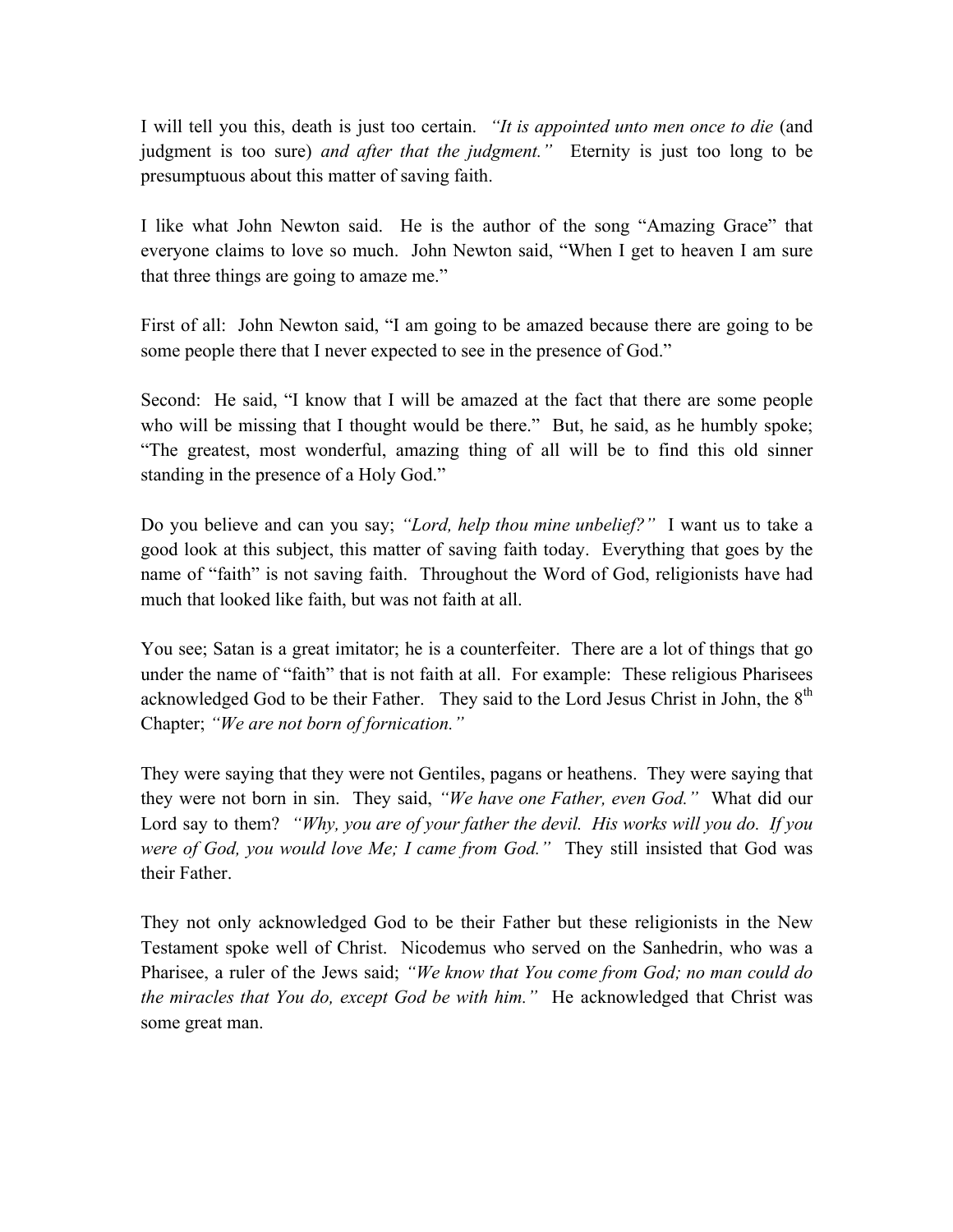When our Lord asked the disciples, *"Whom do men say that I, the Son of Man am?"* They replied, *"Some say that You are John the Baptist, some say that You are Elijah, some say that You are one of the prophets, that You are a great teacher."*

Pilate said, *"I find no fault in Him."* The soldiers who came back one day having been sent to arrest Him, said this; *"No man has ever spake like this man."* So, these people spake well of Christ but that is not saving faith.

These people reformed the outward man. The Pharisees stood in the temple and said, *"I thank you God that I'm not like other men. I fast, I tithe, I give alms to the poor, I'm not an adulterer, I'm not an extortioner, I'm not unjust and I'm not even like that Publican."* Our Lord said, *"He went home unsaved, unjustified, not knowing God,"* though he had carefully cleaned up the outside of the cup.

Then, they got excited. These religionists get excited over a kingdom, over a Messianic kingdom. They got excited over good times and the rule of God on the earth. In fact, when our Lord rode into Jerusalem on the donkey, the people laid palm branches before Him. Do you remember when He rode into Jerusalem? They took off their coats and laid them on the ground in front of Him and bowed to Him. They waved the palm branches and said; *"Hosanna, blessed is He that cometh in the name of the Lord."* 

They thought He was going to set up a kingdom, a Jewish kingdom in Jerusalem and reign. There are people today that insist that this is the thing that they are interested in. They are interested in the second coming, the Millennium, the Jewish kingdom, the Messianic kingdom in Jerusalem.

These folks got excited about that too! A few days later they were crying, *"Crucify Him; we will not have this man reign over us.* We will have "good-time Charlie," but He is not going to reign over us. He is not going to be our Lord."

You see, this was not saving faith. There is a lot that goes by the name of "faith" that is not saving faith. These people experienced sorrow over sin. They experienced a form of repentance.

The Scripture says, *"Esau sought repentance with tears."* He did a lot of crying. Judas, who betrayed the Lord and sold Him for 18 pieces of silver, came back and cast it on the floor. He said, *"I've done wrong; I've betrayed innocent blood."* But, then he went out and hanged himself.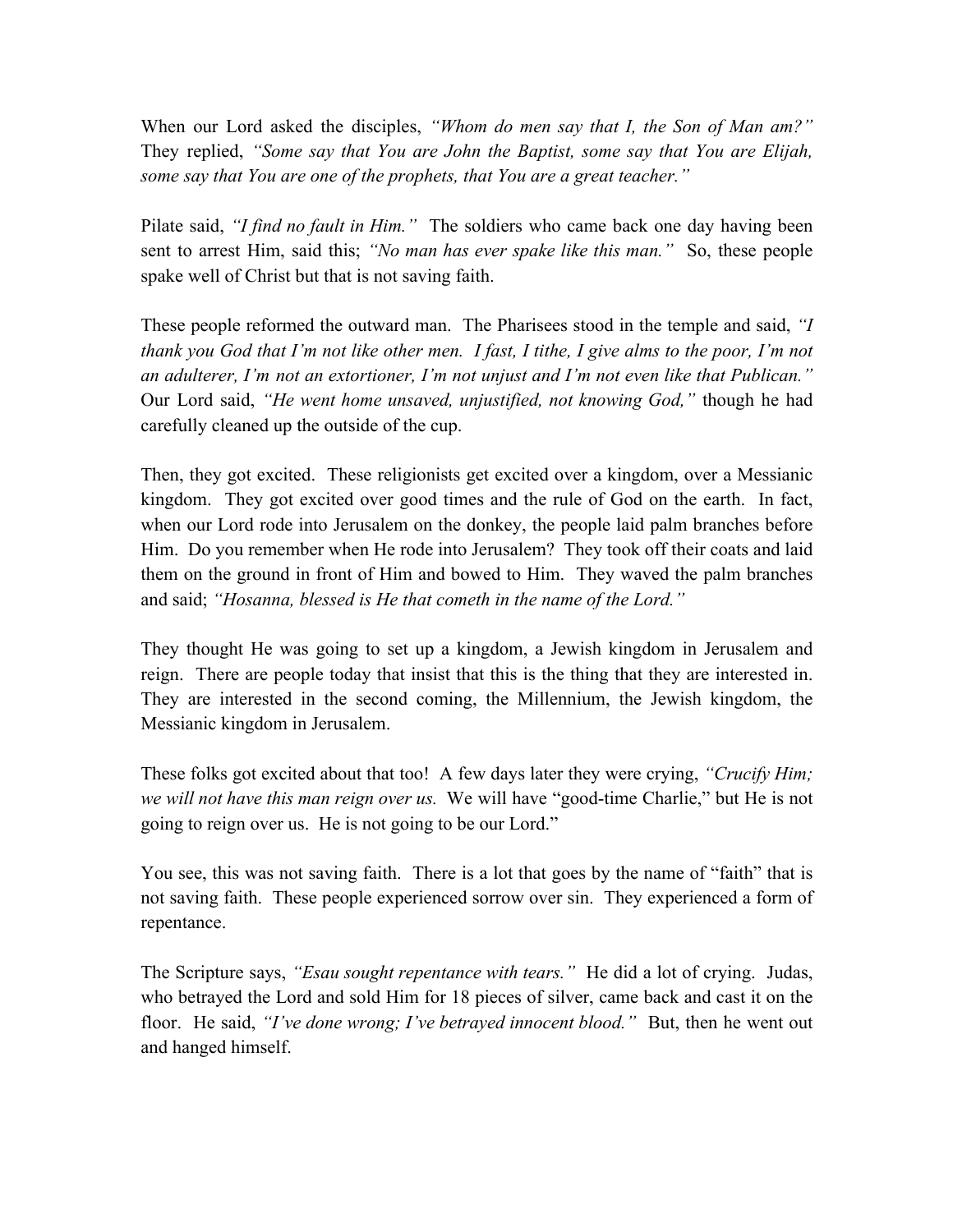These people with this faith that is not saving faith also give large gifts to the church. They write big checks. They give large sums of money. Ananias and Sapphira did; they went down and sold their property and came and laid part of it at the disciple's feet.

Peter said, *"You are a liar before God; you lied before the Holy Ghost"* and God killed them both. They carried them out of the church feet first, though they gave large gifts to the church. You can't buy God's favor.

Sometimes, they are baptized and join the church; Simon Magus did; he was baptized. After he was baptized he tried to buy what they call the*" Gift of the Holy Ghost,"* restoring power upon men as God had given to the disciples. Peter said, *"Your heart is not right with God; you are in the gall of bitterness."* This was so of him, though he had been baptized and joined the church.

These people can also walk with preachers. Demas was the companion of the apostle Paul but he left him, *"Having loved the present world."* They reformed; not only reformed but performed great works in the name of Christ.

At the very judgment of God they stood there and said; *"Lord, we've done many wonderful works in Your name. In Your name we have cast out devils; in Your name we have prophesied."* He said, *"I never knew you; depart from Me ye that work,* (not great works), *ye that work iniquity."*

You see; all of this was a sham and hypocrisy. God said of them, *"You are they that justify yourselves before men."* He said, *"God knows your heart and that which is highly esteemed among men."* This sort of thing is highly esteemed among men.

I'm talking about the fatherhood of God and the brotherhood of man. I'm talking about what a great prophet Jesus Christ was and how important it is to reform the outward man and how important it is to have a great Messianic kingdom. But this is not saving faith.

Also, there is this thing of giving and sending money to the television programs, sending money to the church, giving large gifts and being baptized. There is the baptism of the Holy Ghost and some people will say, "I'm a friend of the preacher and I'm a life-time partner. I'm performing all of these things, building these mighty buildings. I'm doing great things in the name of God."

Well, I will tell you this; this thing of saving faith is not doing; faith is believing with the heart. I do know that saving faith does involve the mind; there is no question about that. Faith does not bypass the mind by any means. Saving faith involves the understanding.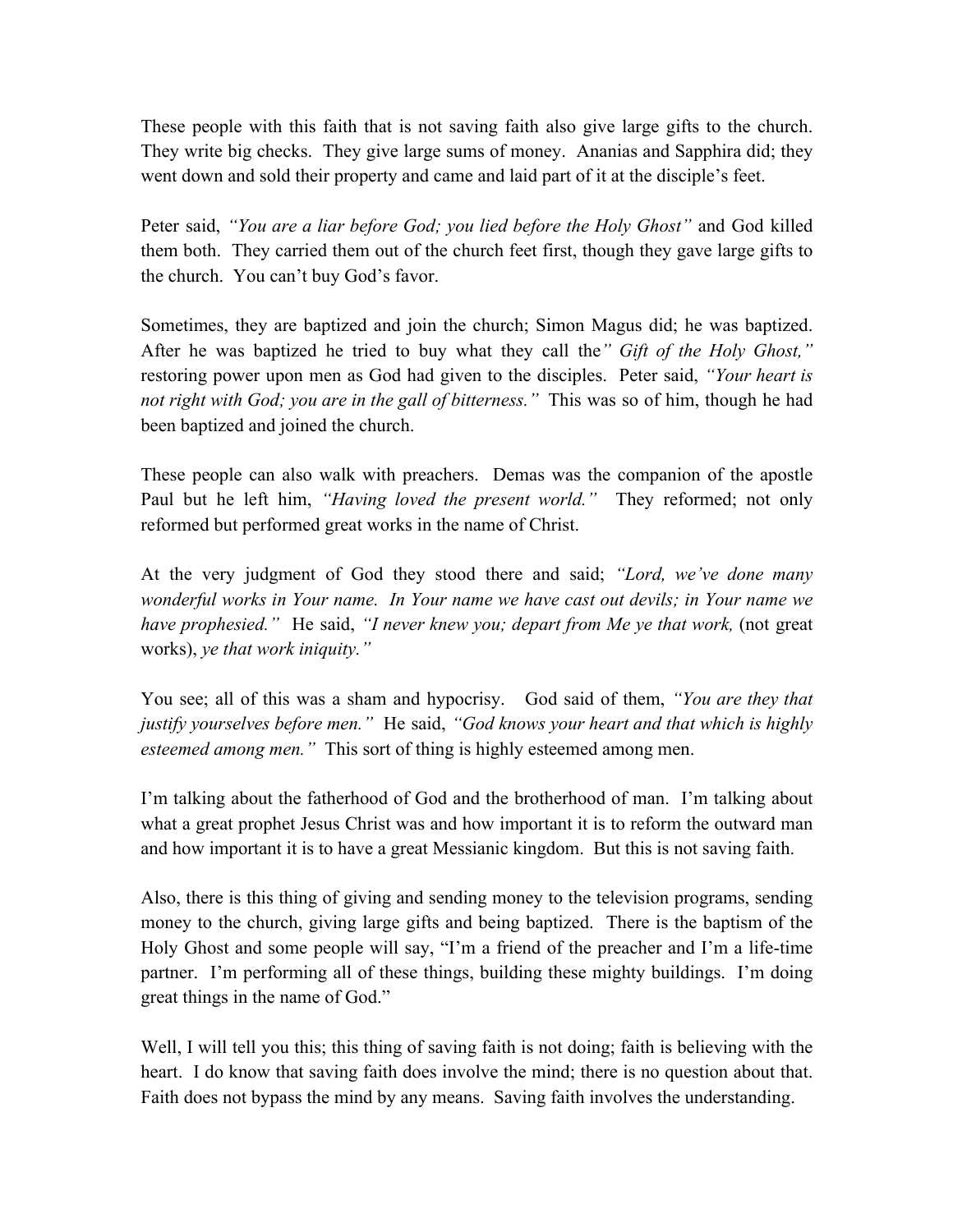There are some facts that I have heard and there are some facts that I believe. *"How can they believe on Him who they have not heard; how shall they hear without a preacher?"* So, there are some things that I know and there are some things that I believe mentally.

I have an understanding of these things as I read them in the Word as some of you do. I believe God's Word. I believe that this is God's Word; *"Faith cometh by hearing and hearing by the Word of God."* I do believe God's Word.

Second: I believe that *"God is, and that He is the rewarder of them that diligently seek Him."* God is and God is merciful and *"God is plenteous in redemption.*

I believe that in *"Adam all die."* That is what the Scripture says; *"By one man sin entered this world and death by sin, so death passed upon all men."* I am a sinner and you are a sinner*. "All have sinned and come short of the glory of God. There is none that doeth good, no not one. There is none that seeketh after God, there is none that understandeth, all we like sheep have gone astray."* I don't have any problem with that and you shouldn't have.

We are sinners by birth, by practice, by nature, by choice and imagination, word, thought and deed. I could go on and on. I believe that God, the Eternal, Almighty, and Living God in mercy and grace from all eternity in a Covenant of Grace has purposed to save a people.

He said, *"Out of every tribe, kindred, nation and tongue under heaven, He has a people."*  He has not left Himself without a people. Heaven is going to be populated, the new heaven and the new earth. God is going to have a people like Christ.

I do believe that redemption, this thing of salvation and redemption is pictured and patterned in the Old Testament in type, in sacrifice, in promise and in prophecy from Genesis 3:15 to Malachi. You have all of the types, patterns and pictures, sacrifices, feast days and Sabbath Days which foreshadow Christ and reveal Christ and preaches Christ.

In the New Testament, all of those promises, pictures and patterns are fulfilled in the coming of the Lord Jesus Christ into this world. I believe that and I know that to be true! *"God so loved the world that He gave His only begotten Son."* God sent His Son into this world. Christ came and is fulfilled in His coming, His obedience and death in all the Old Testament Scriptures. *"He died for our sins according to the Scriptures.*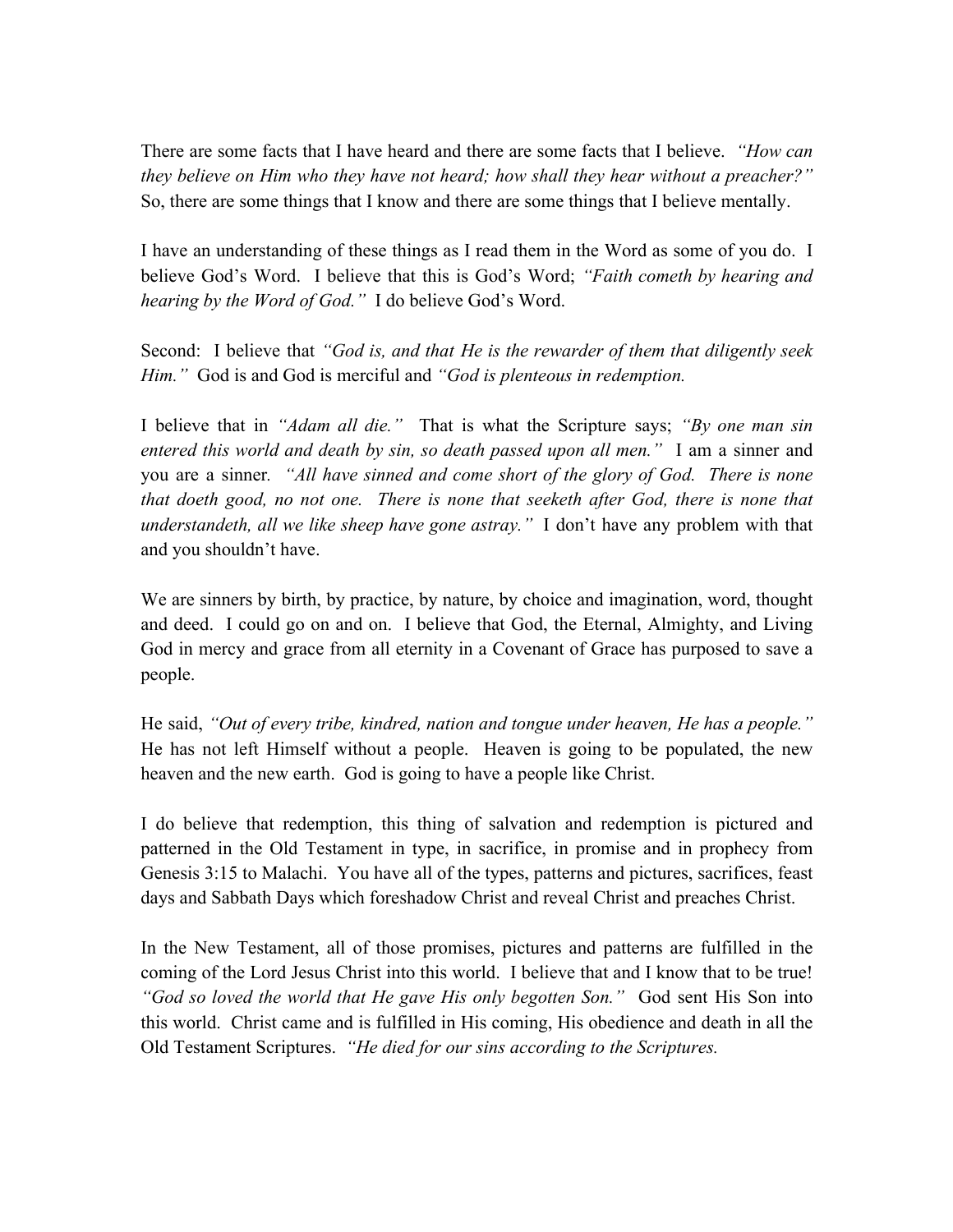I do believe and I know this in my head and with my understanding that Christ was born of woman and He lived a perfect life and He wrought out and accomplished a perfect holiness and perfect obedience for all whom He represented.

He went to the cross of Calvary and there He died under the wrath of God to bring us to God, to put away our sins. *"It is the blood of Christ that maketh atonement for the soul. He was buried and rose again and ascended up to the right hand of the majesty in heaven."* I believe those things.

These things must be preached. These are facts that must be heard. God does not bypass the mind. You can't call on Him to whom you haven't believed. You can't believe in Him of whom you haven't heard and you can't hear with the heart until you hear with the ear. That is just so!

Saving faith not only involves the mind and the understanding, but saving faith is a heart work. It is deeper than the mind and is deeper than the understanding. It reaches to the heart of hearts. It reaches to the soul and the affection, the primary affection.

The Scripture says, *"If thou shalt confess with thy mouth Jesus to be Lord."* I can confess what I have heard and what I mentally understand. *"But, believe in thine heart God raised Him from the dead, thou shalt be saved. For with the heart man believeth unto righteousness."* It is a heart faith.

Saving faith involves the mind and the understanding. Saving faith involves the laying hold mentally of the facts that God has given in the record concerning His Son. Saving faith goes deeper than that; it believes God; it lays hold of God; it seeks the Lord with the inner self.

He said, *"My son, give Me your heart."* He doesn't want your gifts, your time and talents; He wants your heart. When He has you He has all of those things. *"The love of God is shed abroad in the heart by the Holy Ghost. The Lord saveth such as be of a contrite heart and a broken heart. Keep thy heart, out of it are the issues of life."*

The people that are on this earth when our Lord came down to the world, said to all of those religious folks; *"They call Me Lord with their lips but their hearts are far from Me."* That is what I am talking about. It is not lip worship, it is not bodily exercise; it is a saving, living, personal, intimate, vital union with the Living God in the heart and soul. That is saving faith!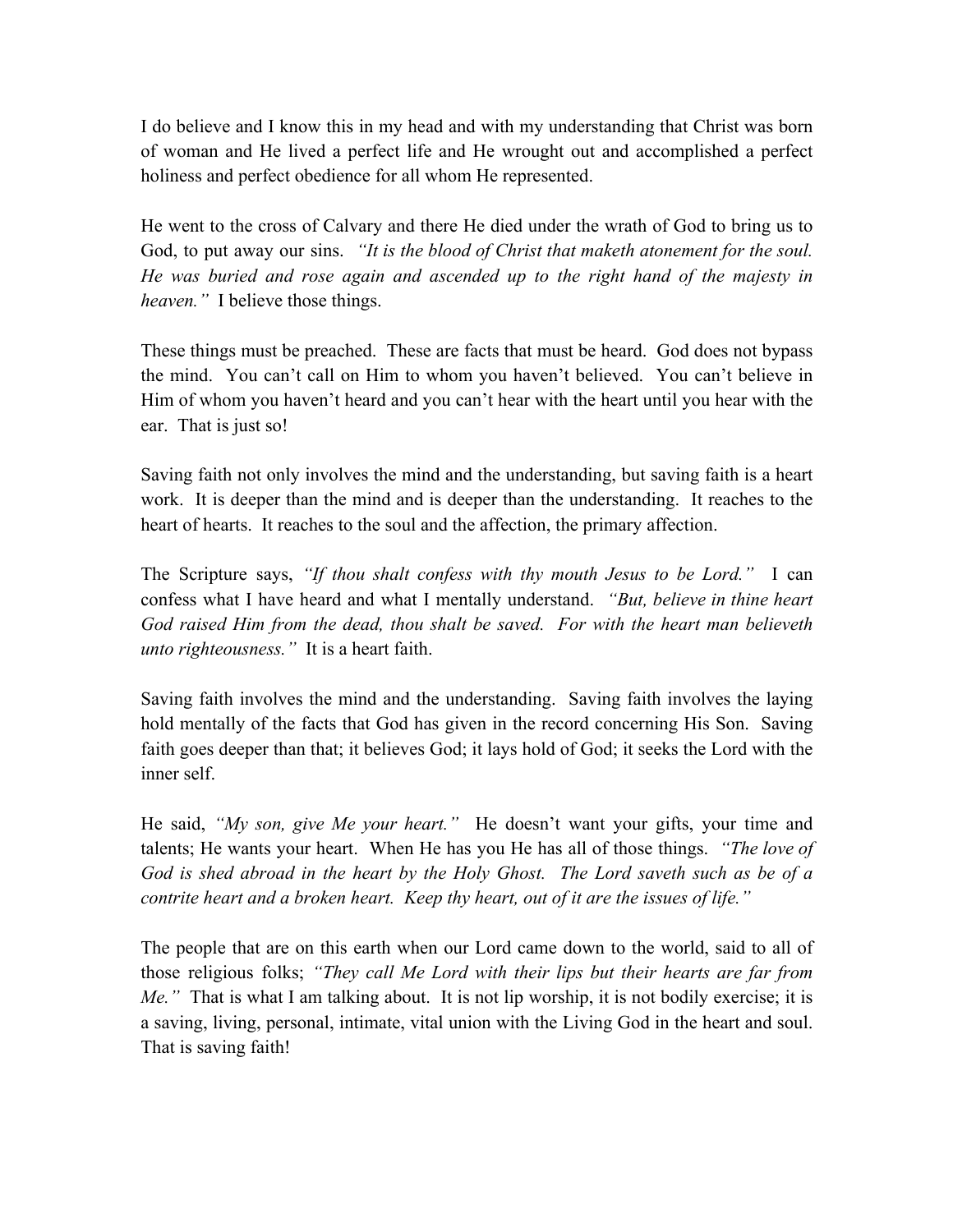You see, it is heart faith that brings a man into a living union with Christ. It is heart faith that makes a person a new creature in Christ Jesus. It is heart faith that causes a person to forsake all and follow Christ. It is a heart faith that makes a person love God and love others more than himself. It is a heart faith that produces the fruit of the Holy Spirit, love, joy, peace, patience, kindness, gentleness and humility. That is a heart faith that produces that.

That is the reason that you have so many ornery, religious folks. That is the reason that you have so much trouble in religious homes, trouble in religious organizations and trouble in churches. You have troubles in these schools and all other places. It is because it takes a heart faith to produce the fruit of the Spirit.

Mental agreement with facts will never do it. It is a heart faith that makes a submissive wife, a loving husband, an obedient child, a good workman and a generous boss. It takes heart faith. It is heart faith that rejoices in Christ Jesus and has, *"No confidence in this flesh.*" It is this heart faith that makes a person a giving person, a forgiving person, a generous, merciful, person. That is heart faith.

It is heart faith that says, *"Not my will but Thy will be done."* It is a heart faith that continues in the faith in spite of the heaviest trial, trouble, affliction and difficulty. Head faith quits. Do you have any folks quitting down at your church? They are always quitting, always getting mad, always resigning.

Heart faith never quits. *"It believeth all things, beareth all things, hopeth all things and doeth all things."* That is heart faith. Heart faith worships God faithfully and identifies with His people. It is heart faith that looks on the things of others more than on the things of your own welfare. It is a heart faith that *"counts all things but loss for the excellency of the knowledge of Christ Jesus my Lord."*

It is a heart faith that says, *"O that I may win Christ and be found in Him."* It is a heart faith that cries, *"O that I may know Him and the power of His resurrection."* It is a heart faith that says, "*For me to live is Christ and to die is gain."* It is a heart faith that says, *"I am in a straight betwixt the two, having a desire to depart and to be with Christ which is far better.*" It is a heart faith that lives, speaks, prays, walks and works for the glory of God in all things. That is heart faith!

That is the reason that the Scriptures insist that saving faith is a work in the heart. God doesn't bypass the mind. I insisted on that a moment ago. A man cannot believe what he hasn't heard, a man can't believe what he doesn't know, and a man can't rest in what he hasn't received.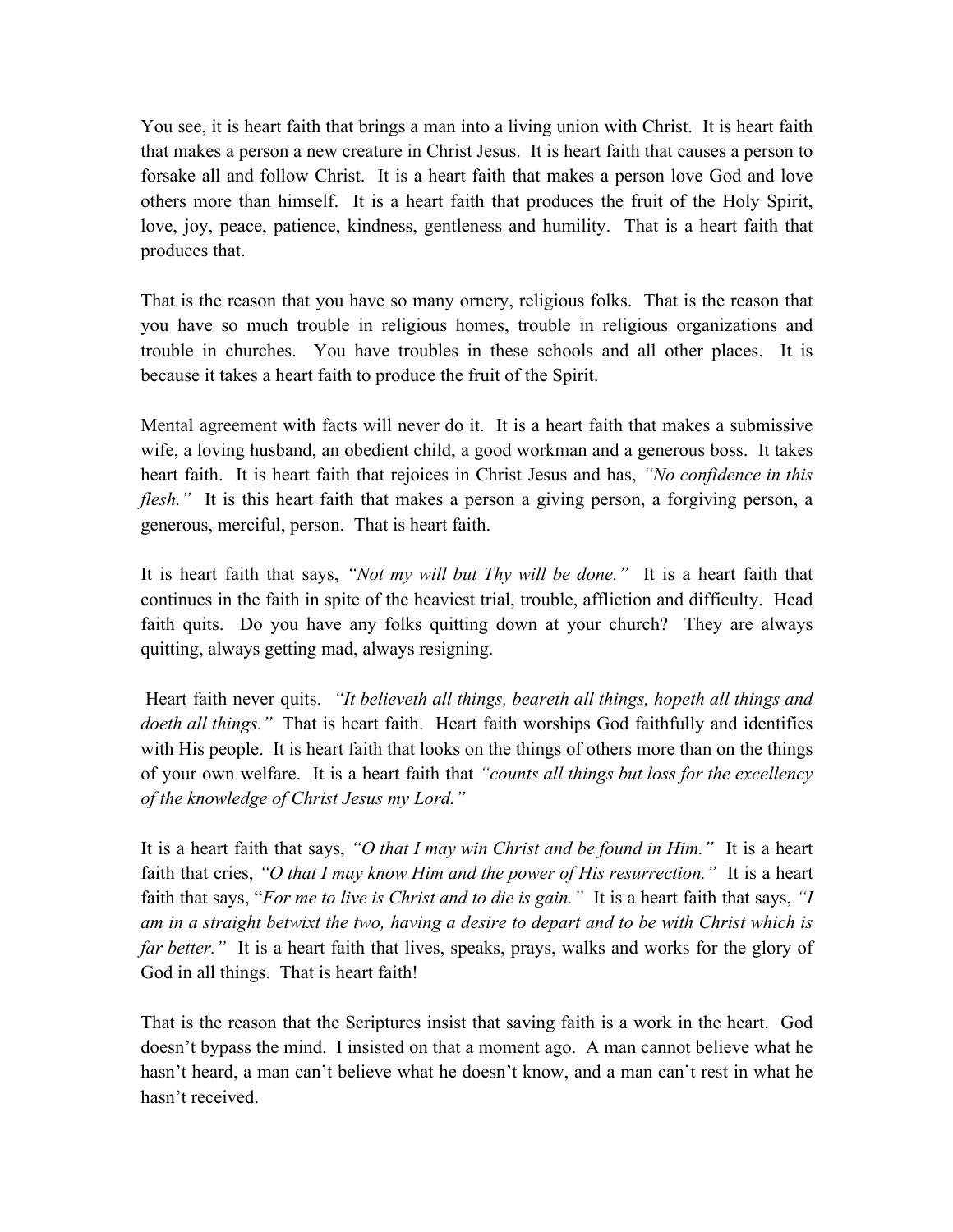You can't tell what you don't know. I know that God reveals. He gives the record concerning His Son to the ear and the Holy Ghost makes it real to the heart. When that Divine miracle of grace and that operation of the Spirit of God takes place you have on your hands a, *"New creature in Christ Jesus."*

He has conflicts, battles, toils and troubles and trials. *"He set His face, like a flint, and I shall not be moved by the grace of God."*

I can tell you this, and I want to impress it upon you before I leave you; a religionist can produce outward experiences, feelings and even works. They can produce some amazing things. Our Lord said, *"In the last days, false Christ's shall arise and deceive many."* They will say, "Here is Christ and there is Christ, and will deceive many. *"If it were possible, they would deceive the very elect."*

So, Satan is the great imitator and counterfeiter. There are four things that he cannot imitate. There are four things that the false religionist cannot experience or produce. This is involved in saving faith. I will give you the four of them:

First of all: A false religionist cannot produce a genuinely broken heart toward God over his own sin. Listen to David in Psalm 51; this is a man after God's own heart, *"Have mercy upon me O God, according to Thy loving kindness, according to the multitude of Thy tender mercies, blot out my transgressions. Wash me thoroughly; cleanse me from my sin."*

Oh, men may talk about sin in general. They will say, "Everybody is a sinner, preacher." Wait a minute now! I'm not talking about everybody I am talking about you. We are not talking about everybody; we are talking about you and me. David said, *"I acknowledge my transgressions. my sin is ever before me."* 

Men may make knowledge of their faults but not their sins. They may acknowledge their faults before men but not before God. David said, *"Lord; I have sinned against Thee and Thee only."* David said, *"Lord; you are just when you condemned me."*

Listen to this in Psalm 51:4; *"Thou are just when Thou speakest and clear when you condemn me.*" Have you ever been there? Only the Spirit of God can bring a man to that place. A false religionist will run around and talk about his works, deeds and duties but he never talks about his sin. He never pleads for mercy.